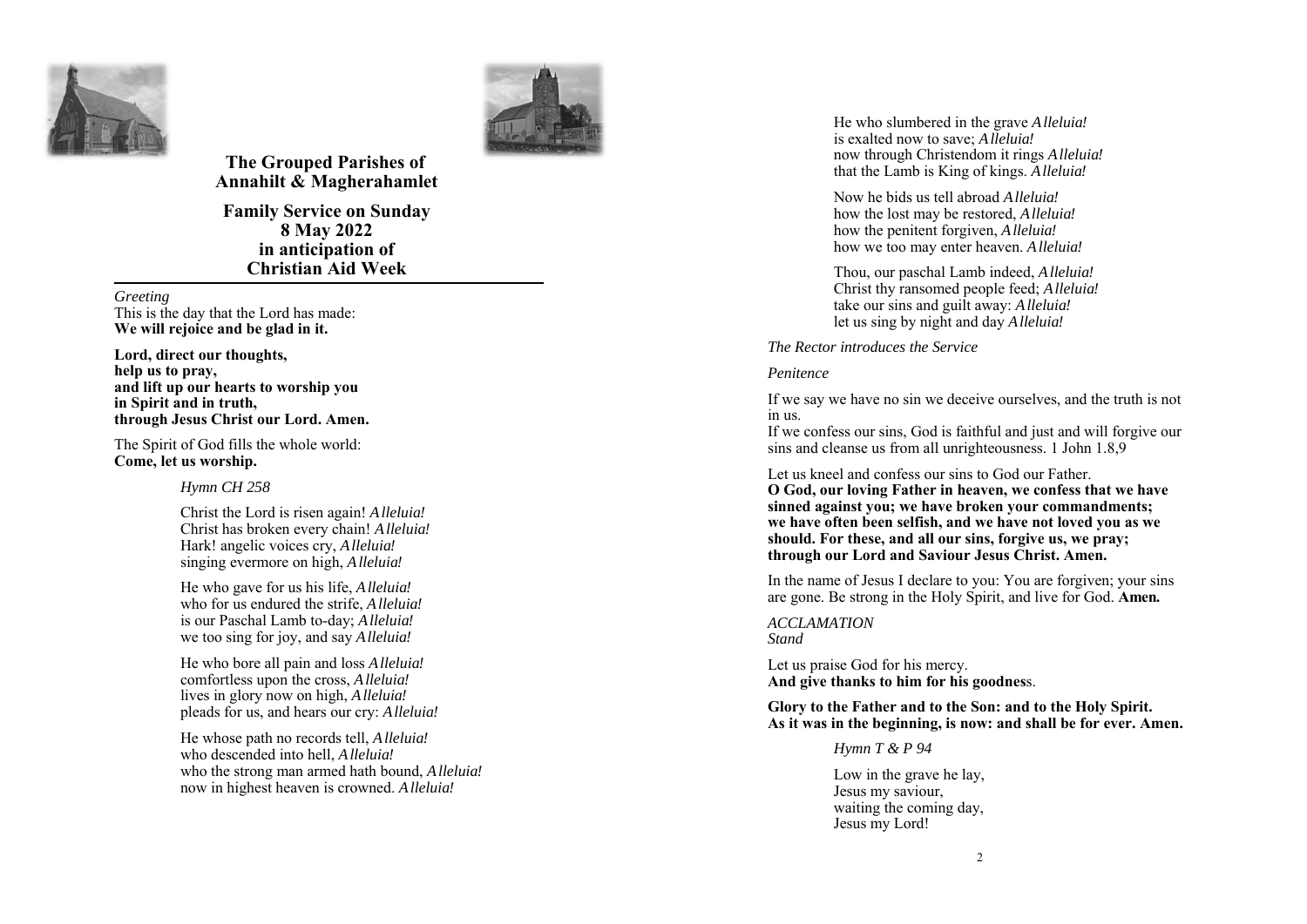*Up from the grave he arose with a mighty triumph he o'er his foes; he arose, a victor from the dark domain, and he lives for ever with his saints to reign he arose, he arose, Alleluia - Christ arose!* 

Vainly they guard his bed, Jesus my saviour, vainly they seal the dead, Jesus my Lord!

*Up from the grave he arose...* 

Death cannot keep his prey, Jesus my saviour, he tore the bars away, Jesus my Lord!

*Up from the grave he arose...* 

### *THE MINISTRY OF THE WORD*

### *THE COLLECT OF THE DAY Easter IV*

### Almighty God,

whose Son Jesus Christ is the resurrection and the life: Raise us, who trust in him, from the death of sin to the life of righteousness, that we may seek those things which are above, where he reigns with you and the Holy Spirit, one God, now and for ever. **Amen.** 

### *A reading*

*Hymn CH 20* 

The King of love my shepherd is, whose goodness faileth never; I nothing lack if I am his, and he is mine for ever.

Where streams of living water flow my ransomed soul he leadeth, and where the verdant pastures grow with food celestial feedeth.

Perverse and foolish oft I strayed, but yet in love he sought me, and on his shoulder gently laid, and home, rejoicing, brought me.

In death's dark vale I fear no ill with thee, dear Lord, beside me; thy rod and staff my comfort still, thy cross before to guide me.

Thou spread'st a table in my sight, thy unction grace bestoweth, and O, what transport of delight from thy pure chalice floweth!

And so through all the length of days thy goodness faileth never; Good Shepherd, may I sing thy praise within thy house for ever.

### *THE SERMON*

*The Response:* 

## **AFFIRMATION OF FAITH**

Do you believe and trust in God the Father? **I believe in God, the Father almighty, creator of heaven and earth.** 

Do you believe in God the Son? **I believe in Jesus Christ, his only Son, our Lord. He was conceived by the power of the Holy Spirit and born of the Virgin Mary. He suffered under Pontius Pilate, was crucified, died, and was buried. He descended to the dead. On the third day he rose again. He ascended into heaven, and is seated at the right hand of the Father. He will come again to judge the living and the dead.** 

## Do you believe in God the Holy Spirit?

**I believe in the Holy Spirit the holy catholic Church, the communion of saints, the forgiveness of sins, the resurrection of the body, and the life everlasting. Amen.**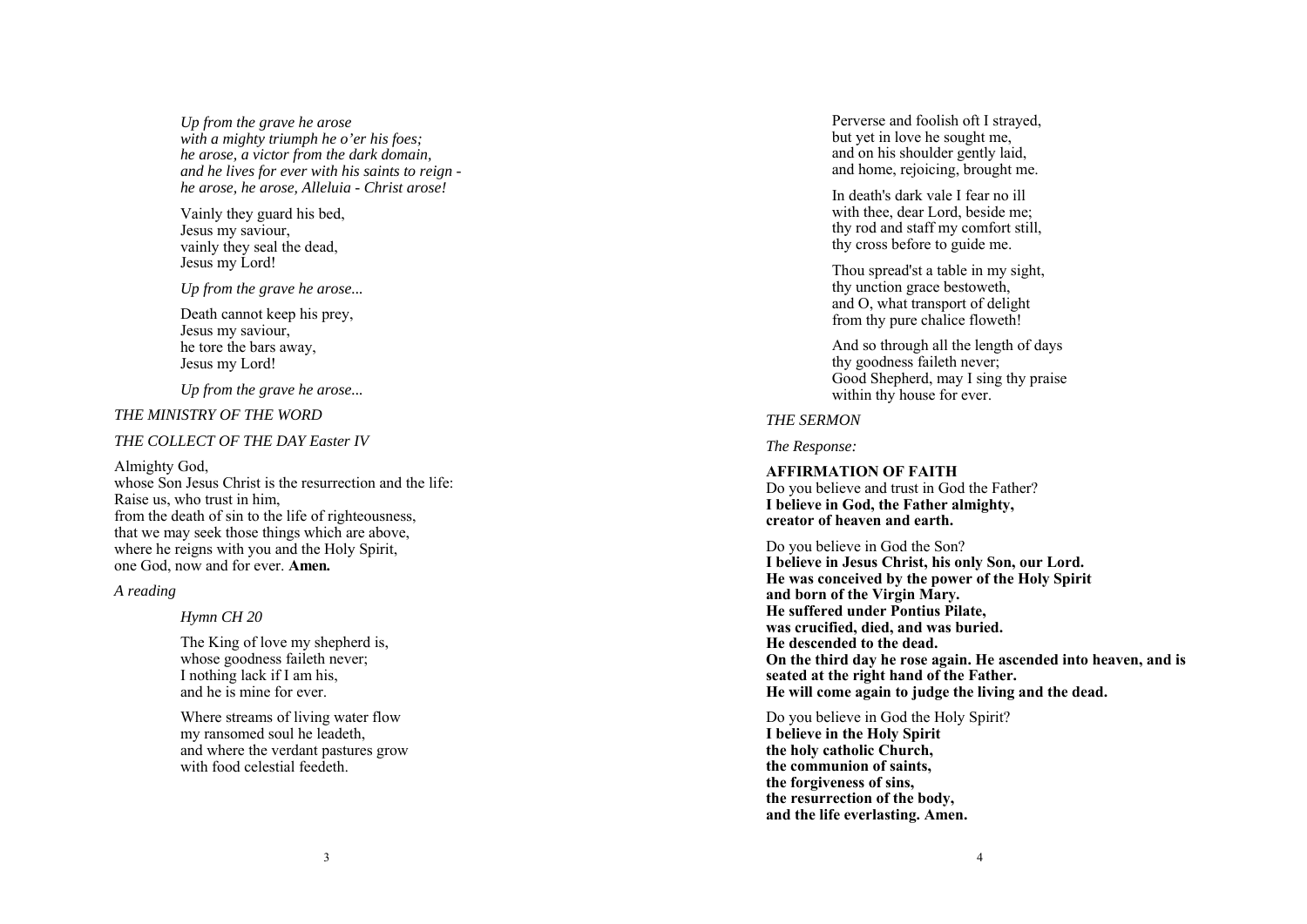### This is the faith of the Church. **This is our faith. We believe and trust in one God, Father, Son, and Holy Spirit.**

### *Hymn CH 644*

Faithful Shepherd, feed me in the pastures green; faithful Shepherd, lead me where your steps are seen.

Hold me fast, and guide me in the narrow way; so, with you beside me, I need never stray.

Daily bring me nearer to the heavenly shore; make my faith grow clearer, help me love you more.

Hallow every pleasure, every gift and pain, be my only treasure, all I hope to gain.

Day by day prepare me, as you see is best, then let angels bear me to your promised rest.

## *THE PRAYERS*

Rejoicing in the amazing love of God our Father; let us pour out to him our needs, cares and concerns.

Good Shepherd, as we see, with sorrow, the divisions between Christian groups, we ask you to enable us to become one flock. *Pause* 

Father, hear us: **and help us to hear you.** 

As we see the glaring injustices of wealth and food distribution in our world, we ask you to give us courage to work in your strength towards building a safer and more caring society.

*Pause* 

Father hear us: **and help us to hear you**.

We pray for all who are working to combat the growing climate crisis in Zimbabwe. We pray for our sisters and brothers caught up in a cycle of drought and hunger: parents struggling to find food and seeing their children go hungry, farmers seeing their crops fail and livestock die.

*Pause* 

Father hear us: **and help us to hear you**.

We pray for ourselves: May we share generously from the abundance that you have given us, join our voices with those who call for an end to poverty, that lives may be saved and rebuilt with hope for the future.

*Pause* 

Father hear us: **and help us to hear you**.

We ask your blessing upon Christian Aid and its partners distributing food, and tools, seed and fishing gear to help people get back on their feet. We pray especially for a safe space for children, in particular those who are refugees.

*Pause* 

Father hear us: **and help us to hear you**.

As we watch our children growing up and our parents growing older and feel anxious for their future, we ask you for the assurance of your steadfast love, and we entrust our lives to your perfect care. *Pause* 

Father, hear us: **and help us to hear you.** 

As we see and read in the news of all afflicted by natural disasters, by terrible accidents, by war in Ukraine and conflict in Afghanistan and Syria, we ask you, O Lord of life, to bring good out of every evil and growth out of every suffering.

*Pause* 

Father hear us: **and help us to hear you.**

Loving Lord, we thank you for the many joys and blessings you give us each day, and for this opportunity we worship you. Merciful Father a**ccept these our prayers for the sake of your Son, our Saviour Jesus Christ, Amen.**